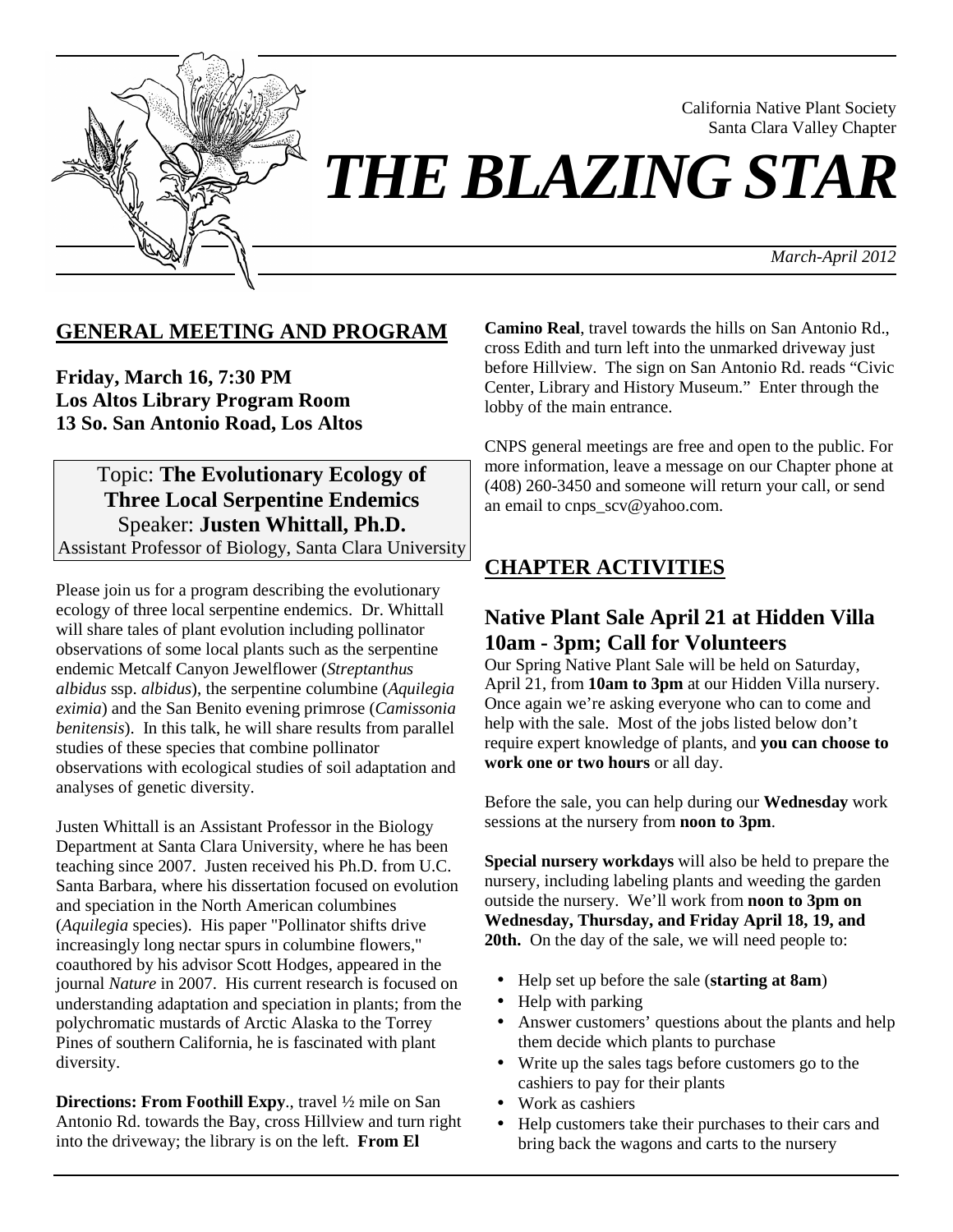• Help clean up after the sale (**3-4pm**)

The plant sales are always lots of fun to work at, and we provide **lunch** to volunteers. To volunteer on sale day please contact:

**Horticultural consultation**: Ray Deutsch (650) 365-6136, henrymarsh@yahoo.com

**Writing sales tags & cashiering**: Georgia Stigall (650) 941-1068, georgiastigall@yahoo.com **Parking director**: Carolyn Dorsch (650) 804-6162

(evenings) or cdorsch1@aol.com

**Miscellaneous**: Jean Struthers (650) 941-2586 or JeanStruthers@att.net (by phone is best).

**Directions**: Hidden Villa is located on Moody Road west of Foothill College. From I-280 in Los Altos Hills, take the Moody

Road exit and head west. Two miles west of Foothill College, look for the Hidden Villa sign and driveway on the left. Proceed over the bridge, and drive about ¼ mile to the large parking lot on the right. The Native Plant Nursery is at the greenhouse just beyond the visitor center. On the day of the plant sale, follow the directions of the parking monitors as to where to park.

# **Going Native Garden Tour - April 21 - 22 Docent and Greeter Volunteers Needed**

Our 10th annual Going Native Garden Tour is a free, selfguided tour of home gardens that are water-wise, low maintenance, low on chemical use, bird and butterfly friendly, and attractive. The only requirement is advance registration. See the enclosed flyer for details, and visit **www.GoingNativeGardenTour.org** to register to attend or **volunteer** at one of the gardens on tour day.

# **Spring Wildflower Show - April 28 - 29 Mission College; Call for Volunteers**

This year's Spring Wildflower Show will again be held at Mission College's Campus Center, located at 3000 Mission College Blvd. in Santa Clara (see enclosed flyer). Every year dedicated volunteers collect plant samples to be put on display for the public to learn about.

We are looking for volunteers to help set up tables and plant samples on **Friday afternoon, April 27**. We'll also need people to greet visitors on **Saturday and Sunday**, work with kids at the children's table, assist at the book

table, close down the show on **Sunday** afternoon, and lots of other action items. No special skills are necessary.

**To volunteer**, even for only a couple of hours, please call Toni Gregorio-Bunch at (408) 373-4497 or e-mail tonig@flash.net.

# **Gardening with Natives**

Gardening with Natives (GWN), a special interest group within the Chapter, includes a mix of landscape architects, designers, seasoned native plant gardeners and beginners. We offer talks which are free and open to all.

> This year's theme is *Designing Your Native Plant Garden*. We have divided the design work into 12 tasks, each covered by one lecture per month. The lectures start with planning and end with maintenance. **Seven talks are scheduled during March and April**, so please spread the word. For more info,

visit **www.GardeningWithNatives.com**.

These programs are made possible by volunteers who help with program logistics and by co-sponsoring libraries. If you would like to help organize similar programming at a library near you, contact arvind.kumar@cnps.org.

# **Wednesday March 7, 7:00 - 8:30 pm Creating a Conceptual Plan for Your Native Plant Garden, a talk by Deva Luna**

This lecture is the third in our 12-part Designing Your Native Plant Garden series. You've already learned about creating a wish list for your garden in part one, and about analyzing your site in part two. Now you'll see how to take those pieces and start to create a rough plan for your garden. Learn about different design elements, how to create a base plan, and finally a conceptual plan that will guide your future designs. You'll learn how much you can save by doing it yourself and how to use a consulting designer to help you when needed.

**Deva Luna** is a sustainable, and Bay Friendly certified, landscape designer who has been teaching and speaking about horticulture for 15 years. She has a degree in "Plants and Art," and she works for EarthCare Landscaping in Cupertino. Her passions include California native plants, greywater, edible landscaping, herbs and quirky yard art.

**Los Altos Library**, 13 S. San Antonio Road, Los Altos. (650) 948-7683.

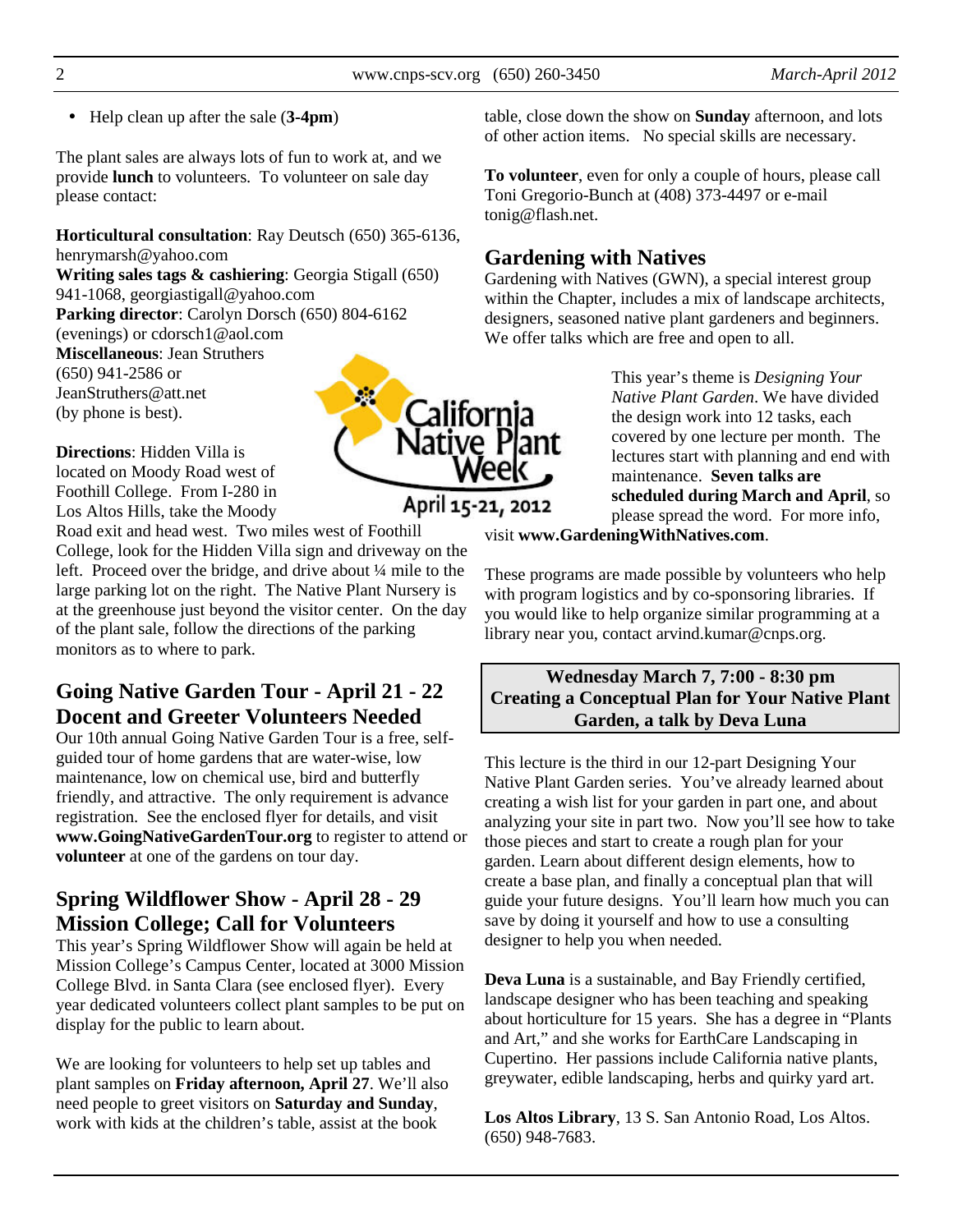## **Thursday March 22, 7:00 - 8:30 pm Planning for Wildlife in Your Native Plant Garden, a talk by Andrea Hurd**

You can easily attract pollinators such as birds, bees, and butterflies to your garden by incorporating native plants. Join us for the fourth part in our 2012 *Designing Your Native Plant Garden* series, where you will learn how to provide food, water and shelter in order to attract wildlife to your garden. Learn about innovative and dynamic native plant combinations which are as effective for creating beauty as they are for attracting wildlife and local pollinators.

**Andrea Hurd** has been building and maintaining ecologically sustainable gardens using native plants for 20 years in the Bay Area, the Northwest, and the Northeastern US. Her expertise includes native plant, butterfly, songbird, and drought-tolerant gardens, along with permaculture design and dry-stacked stonework. Since 2008, Andrea's company, Mariposa Gardening & Design, has won several awards at the SF Flower & Garden Show. Andrea's gardens are a flurry of activity and a stopping place for a diverse array of local pollinators and songbirds.

**Milpitas Library**, 160 N Main Street, Milpitas. (408) 262- 1171 x3616.

# **Wednesday March 28, 7:00 - 8:30 pm Converting a Lawn to a Native Plant Garden, a talk by Julie Montanari**

Lawns are ubiquitous in California, yet they require more water and consume more chemicals and energy than virtually any other type of residential landscape. New state regulations now limit the use of lawns and some water purveyors are offering rebates to remove them.

Learn about alternatives to lawns, including ground covers, meadows, perennial gardens, and low-maintenance shrubs — all designed using beautiful, water-wise California native plants. You'll also hear about "sheet mulching," the easy, healthy way to convert existing lawns into droughttolerant gardens. Whether you're looking for a landscape that is more sustainable, colorful, alive, or just more fun, you'll find ideas that will work for you.

**Julie Montanari** is a landscape designer with a passion for naturalistic designs which incorporate California natives and other low-water plants to create beautiful, healthy, water-wise gardens. As a Master Gardener, she educates home gardeners about the beauty of low-water plants and

the use of sustainable gardening practices. She co-chaired the Master Gardener 2011 Garden Tour of water-wise gardens on the Peninsula. Her home garden has been featured on several garden tours and she has a certificate in Environmental Horticulture from Foothill College.

**Millbrae Library**, 1 Library Ave., Millbrae. (650) 697- 7607.

# **Tuesday April 3, 7:00 - 8:30 pm Year-Round Interest with Native Plants, a talk by Patricia Evans**

Something is happening throughout the year in native plant gardens — not just in the spring! Learn how to select and group plants with varying bloom times so your garden is always in color. Identify beautiful bark-, berry-, and seedproducing species for winter interest and hear tips on maintaining your garden to "keep the green" in summer.

**Patricia Evans**, owner of Natural Landscape Designs, is a graduate of the Foothill College Ornamental Horticulture program. Previously, she served on the boards of directors of Gamble Garden in Palo Alto and the Association of Professional Landscape Designers. She has also taught "Garden Design for Homeowners" in the Palo Alto Adult Education program. She specializes in native plants and sustainable landscapes.

**Brisbane Library**, 250 Visitacion Ave., Brisbane. (415) 467-2060.

#### **Tuesday, April 10, 9:30 – 11:00 am Easy-to-Grow Native Plants, a talk by Sherri Osaka**

Are you new to native plant gardening? Do you want to include drought-tolerant, low-maintenance plants in your garden, but don't know where to start? Come to this talk and learn about easy-to-grow native plants: trees, shrubs, perennials, and annuals, for the home landscape.

**Sherri Osaka** is a licensed Landscape Architect and Bay-Friendly Qualified Designer. She started her company Sustainable Landscape Design in 1997. Since then she has been lecturing and implementing ecological landscaping techniques, including drought-tolerant native plants, greywater and rainwater irrigation systems, pervious paving, and reusable materials.

**Woodside Library**, 3140 Woodside Rd, Woodside. (650) 851-0147.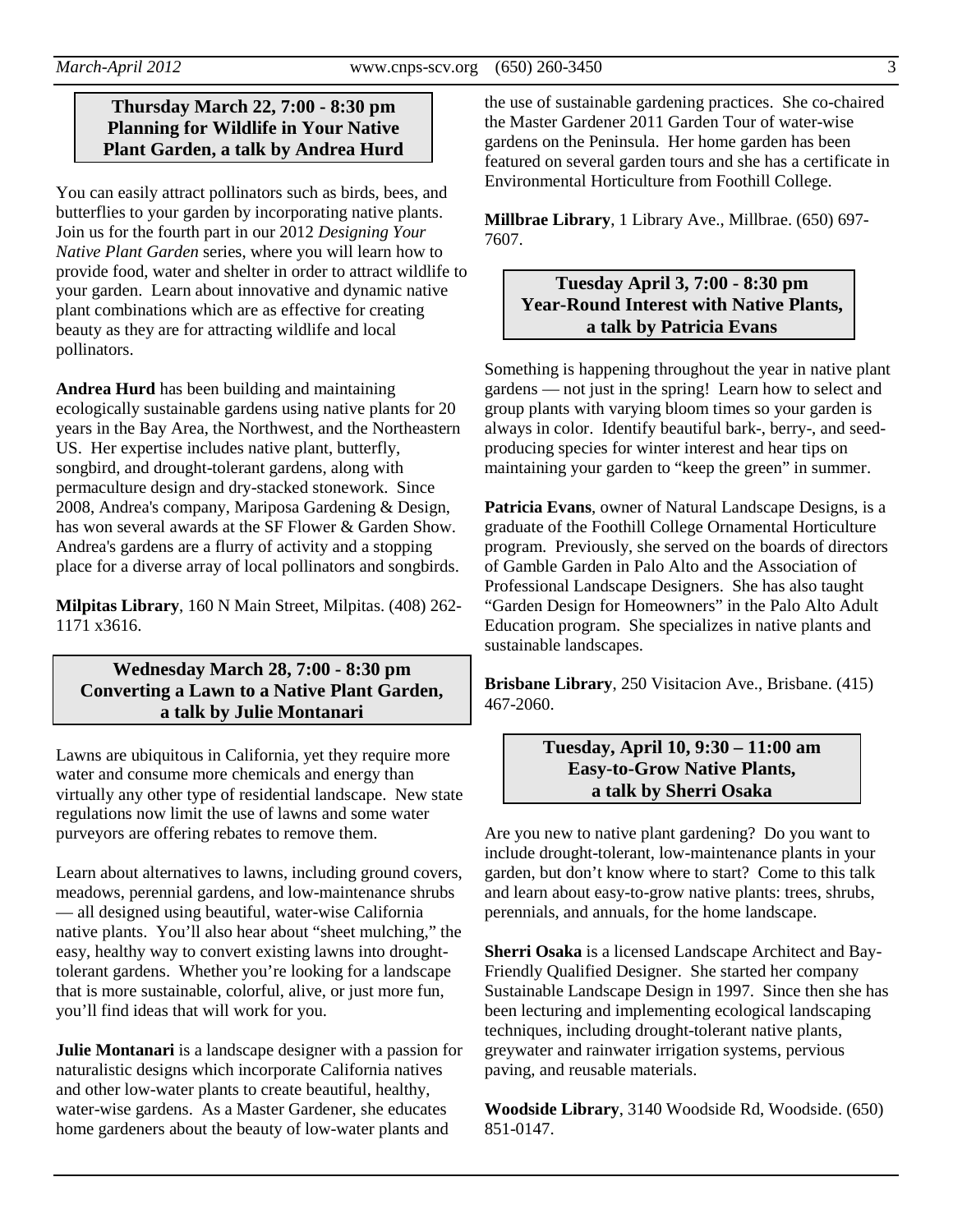# **Wednesday, April 18, 7:00 - 8:30 pm Landscaping on Slopes with California Native Plants, a talk by Chris Todd**

Are you gardening on a hillside and frustrated with the challenges you face? Come learn the basics of fire safety, planting, irrigating, draining, and controlling critters on slopes. Get tips on how to avoid pitfalls that you wouldn't face on flatlands. Hear some surprising new things about native plants versus non-native plants in fires. Learn the benefits of California native plants over exotic plants on our beautiful California hills.

**Chris Todd** of Garden Escapes by Chris Todd has been designing sustainable, drought-tolerant, and native gardens since 2000, after earning a degree in horticulture and landscape design from Foothill College Horticulture program. Native plants are a major part of her waterefficient landscapes, as well as client education on managing their environment in a healthier way. Chris has done presentations on California native plants, waterefficient landscape ordinances, and soil for various organizations.

**Portola Valley Town Center**, 765 Portola Road, Portola Valley, CA 94028, (650) 851-1701.

# **Wednesday, April 25, 7:00 – 8:30 pm Sustainable Landscaping with Native Plants, a talk by Sherri Osaka**

Learn how to save time, money, and water by switching to

drought-tolerant California native plants. You'll learn about the best plants for the Bay Area, when to plant them, how to irrigate them, and where to buy them. You'll also learn sustainable, time-efficient techniques for dealing with weeds and other maintenance tasks.

**Sherri Osaka** will also be giving a GWN talk on **April 10**. See her bio earlier in this newsletter.

**Millbrae Library**, 1 Library Ave., Millbrae. (650) 697-7607.

# **Keying with Natives**

Join us as we learn and practice methods of identifying the native plants of our region (aka keying). From beginners to more advanced, there are challenges for all. Bring in plant samples if you have some, or just come and work with the materials provided. We discuss the various plant books, and practice keying with them. Microscopes are also available, for further examination of the intricate details of the specimens.

The upcoming dates are **Fridays**, **February 24, March 30 and April 20, from 6:30pm - 8:30pm**. We meet at the Peninsula Conservation Center (PCC), 3921 E. Bayshore Road in Palo Alto. For more information, please contact Dave "Tex" Houston at 350co2now@gmail.com or (650) 303-2777; or Sally Casey at (408) 377-0989.

**Directions to PCC:** From Highway 101, take the "San Antonio North" exit, get immediately into the left-hand turn lane, and turn LEFT onto East Bayshore. This will curve around to the left, then right. Turn right on Corporation Way. Then turn into the first driveway on your left, which leads to the PCC parking lot. The meeting rooms are on the first floor.

# **LiveCorps Lives!**

"LiveCorps" is an acronym for the Chapter's conservation committee: **L**egislation, **I**nvasive plants, **Ve**getation, **Co**nservation and **R**are **P**lant**S**. If you are passionate about any aspect of native plant conservation: legislation and political action, eradicating invasive plants, improving and expanding native plant habitat and/or preserving rare and endangered species, **please join us** for the next **LiveCorps meetings on Tuesdays March 20 and April 17, 7pm at the Peninsula Conservation Center** (PCC) in Palo Alto.

> LiveCorps will be meeting regularly on the **third Tuesday of the month** at 7pm at the PCC. To join the LiveCorps mailing list, or if you have questions, ideas or concerns, please contact the chair: Linda Ruthruff at ldrruff@hotmail.com.

For **directions** to the PCC, please see the article above.

# **Rare Plant Surveys 2012 - Training**

Our Chapter's Rare Plant committee will have four training sessions in 2012. The purpose of these sessions is to **teach volunteers how document rare plant populations**. Attendees will learn how to fill out a California Native

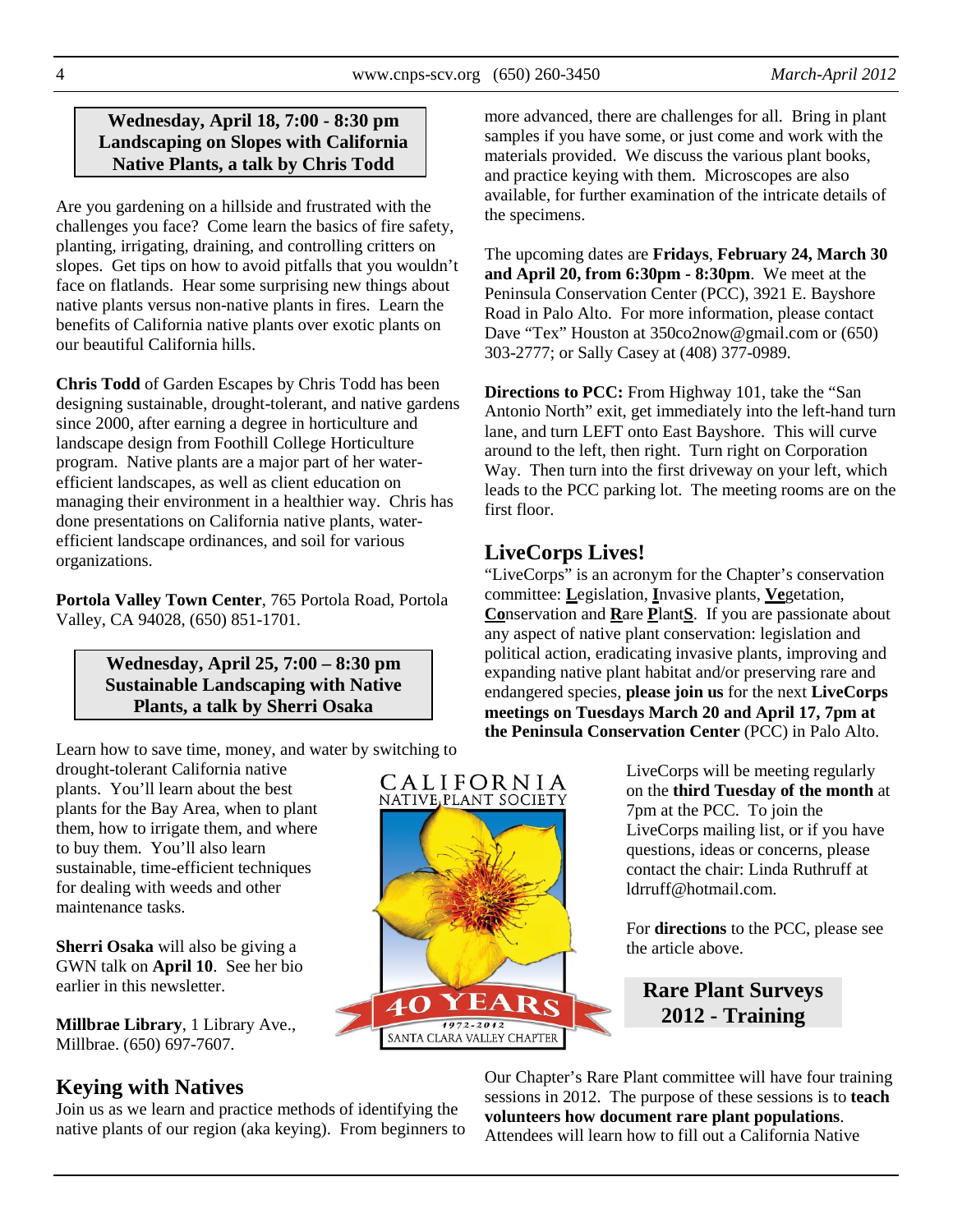Species Field Survey Form, map the rare plant to delineate the population boundaries using a GPS, count or estimate the number of individuals, describe the habitat and list the associated species within each population.

For more information about the CNPS Rare Plant Program visit **www.cnps.org/cnps/rareplants/.**

| <b>Rare Plant Survey Training Dates (Saturdays):</b> |                    |  |  |
|------------------------------------------------------|--------------------|--|--|
| March 31                                             | San Mateo Coast    |  |  |
| May $12$                                             | South San Jose     |  |  |
| September 22                                         | San Mateo County   |  |  |
| October 13                                           | Santa Clara County |  |  |

**To sign up** for one of these trainings contact Toni Corelli at corelli@coastside.net or (650) 726-0689.

Only ten people will be at each training session. All training will be from **10am – 2pm**. Location information will be given once you sign up. Approximate locations are given for the dates indicated. Bring lunch and after the training we can walk the trails of the area surveyed.

# **Chapter Treasurer Needed**

Our Chapter is looking for a Treasurer to serve on our Chapter's finance committee. The volunteer position includes writing six reports per year and writing checks to reimburse members for their expenditures to support Chapter activities. Finance committee members will advise and support our new treasurer. To learn more about this important way you can help the Chapter, contact Arvind Kumar at president@cnps-scv.org.

# **SCHOLARSHIPS AVAILABLE**

Our Chapter is again offering scholarships to graduate students doing research on plant systematics, plant ecology, plant physiology, plant community restoration or other related botanical studies of native plants that grow in habitats in Central and Northern California.

Three \$1,500 scholarships are available for the 2012-2013 academic year, with one of the scholarships (SCV Chapter Conservation Scholarship) specifically reserved for studies related to native plant or native habitat conservation. Applicants must be enrolled in a graduate program in an accredited college or university.

Applications are available on the Chapter website (**www.cnps-scv.org**) and **must be postmarked by April 6**. Scholarships will be awarded at the May 18th Chapter Meeting at the Los Altos Library.

For more information contact Chapter Scholarship Chair Nora Monette at nmonette@aol.com or (408) 244-5153.

# **CHAPTER SERVICE OUTINGS**

#### **Habitat Restoration at Edgewood Park**

Spring is upon us… so the weeds are upon us too and it's time to get busy, with the return of our Wednesday and Saturday sessions. Come pitch in and make Edgewood an inspirational showcase of all CNPS stands for! Have some fun, get some sun, and learn a ton!

Our **9am Friday** sessions run year round; **5:30pm Wednesday** sessions start **March 14** after Daylight Savings Time returns; and monthly **9am Saturday** sessions are the **3rd Saturday March thru July**, plus National Public Lands Day in September:

| <b>Date</b>   | <b>Meet At</b>    | <b>Event Theme</b>                |
|---------------|-------------------|-----------------------------------|
| Mar 17        | Day Camp          | Spring "Saturday Kickoff"         |
|               | Ed. Center        |                                   |
| Apr $21$      | Day Camp          | Earth Day and CA Native Plant     |
|               | Ed. Center        | Week                              |
| May $19$      | <b>West Kiosk</b> | <b>Endangered Species Day and</b> |
|               |                   | <b>International Day for</b>      |
|               |                   | Biodiversity                      |
| Jun $16$      | West Kiosk        | <b>World Environment Day</b>      |
| <b>Jul 21</b> | West Kiosk        | <b>CA Weeds Awareness Week</b>    |
| Sep 29        | West Kiosk        | <b>National Public Lands Day</b>  |

For schedules, meeting places, and other details visit our Weed Warriors website (**edgewood.thinkersrus.net**), contact Paul Heiple (650) 854-7125 or pheiple@gmail.com, or email John Allen at jcakwa@earthlink.net.

#### **Santa Clara County Restoration Events**

With spring we have native wildflowers blooming, but nonnative invasive plants grow too. Help keep them at bay by joining fellow CNPS members at a local park habitat restoration event.

Please let Debra Welch know if you plan to join these events, let her know if you would like help signing up, want to be contacted about opportunities as they arise, or if you have a weeding/restoration project you'd like us to help you get started. Contact her at debrawelch@yahoo.com or (408) 353-8352.

#### **Santa Clara County Open Space Authority www.openspaceauthority.org/volunteer**

Saturday, March 31 and Sunday, April 1, 10am – 3pm Invasive Plant Removal in Sierra Vista OSP.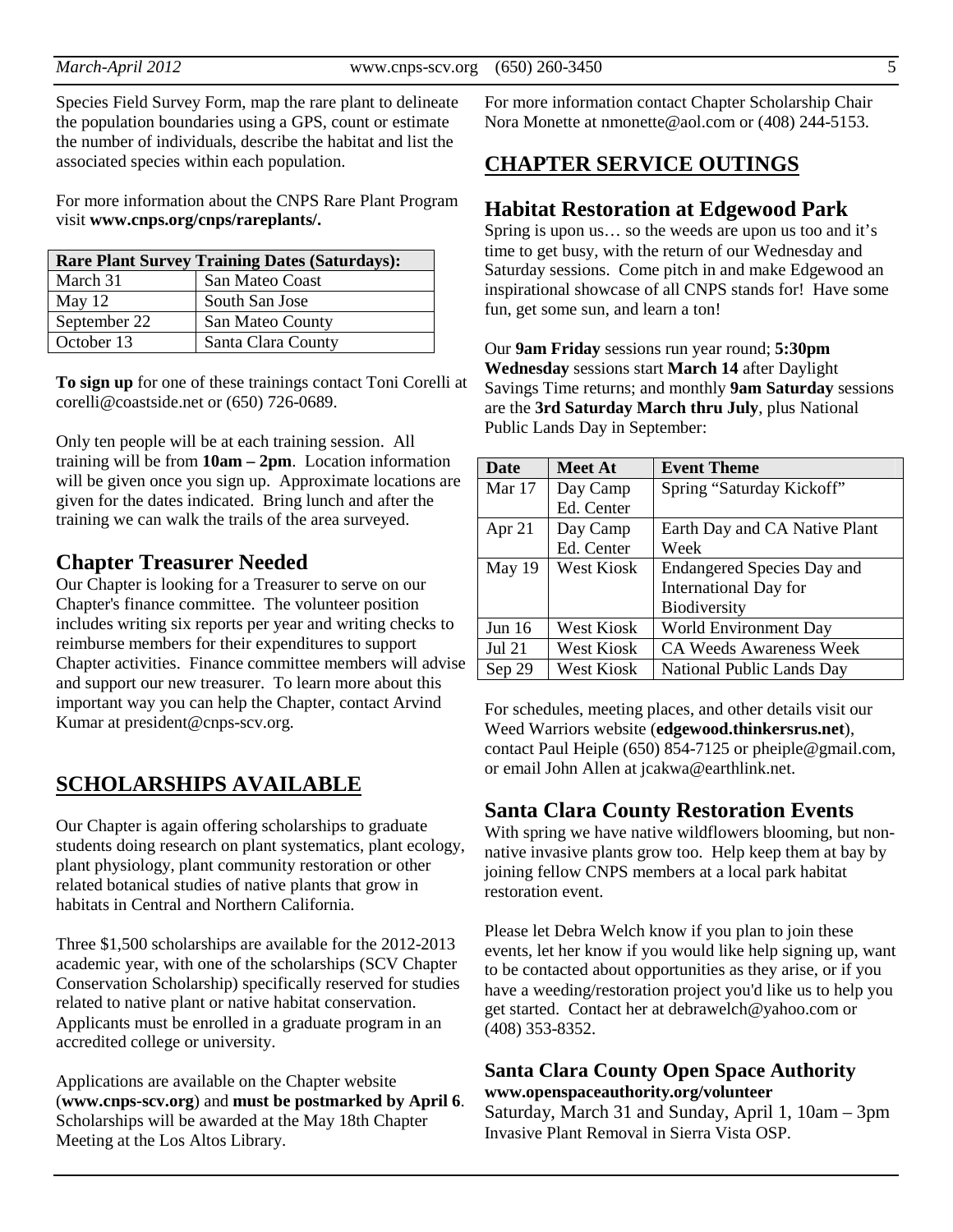# **Santa Clara County Parks www.parkhere.org/portal/site/parks**

| <b>Invasive Plant Removal Saturdays 9am - 1pm</b> |                                 |  |  |
|---------------------------------------------------|---------------------------------|--|--|
| Mar $10$                                          | Coyote Lake - Harvey Bear Ranch |  |  |
| Mar 17                                            | Mount Madonna County Park       |  |  |
| Mar 24, Apr                                       | Coyote Lake - Harvey Bear Ranch |  |  |
| 14, Apr 28                                        |                                 |  |  |

One of the workdays (April 14?) will be a "Walk and Weed" event. We'll explore Harvey Bear's serpentine, see the rare *Balsamorhiza macrolepis* and help protect habitat by pulling the competition.

# **CHAPTER FIELD TRIPS**

Chapter field trips are generally free and open to the public. They are oriented to conservation, protection and enjoyment of California native plants and wildlife, and we adhere to all rules and guidelines for the lands on which we are visiting.

**In our region it is very important to be prepared for hiking on rugged & steep terrain, wide temperature ranges and rapidly changing conditions at any time of year. All participants should wear sturdy footwear and carry sufficient water, sun protection, food, clothing layers, personal first aid and other supplies you may need. If you have any questions about your ability to participate in a particular field trip, please contact the trip leader in advance.** 

#### **Sat Mar 10 Stile Ranch (Santa Teresa County Park) 10am - 1pm**

Join Stella Yang on a 3-4 mile wildflower hike to Stile Ranch, through serpentine grasslands and chaparral. With the cooperation of the seasons, we expect to see Coast Range montia, serrated onion, linanthus, gilia, goldfields, morning glory, leather oak and black sage. The hike will be moderate in intensity.

For more information contact Stella at (408) 255-6233 or yscottie@pacbell.net or Carolyn Dorsch at cdorsch1@aol.com.

**Directions:** From State highway 85, exit at Almaden Expy. and head south. Proceed to the end and turn right at the traffic light onto Harry Rd. Go one block and turn left at the stop sign onto McKean Rd. Drive south one mile to Fortini Rd; turn left and go to the end. Turn left on San Vicente and proceed 300 feet to the parking lot on the right.

#### **Thu Mar 15 All Day Columbia/Sonora & Red Hills**

Join us on a midweek journey to see an easily accessed population of *Erythronium tuolumnense*, a beautiful yellow fawn lily of the lower elevations. Later, we will visit Red Hills, a unique block of serpentine at Chinese Camp, for those early carpets. Possible *Pseudobahia heermannii* and a red phase of *Lithophragma parviflorum*.

This is an all day trip given the distance to travel  $(\sim 150$ miles each way). Bring lunch. We may have dinner in Oakdale or Manteca on the way back. **Call or email leader Joe Cernac** for meet-up location and other details, at (408) 292-5465 or joecernac@sbcglobal.net.

#### **Sun Mar 18 San Bruno Mountain County Park (Brisbane) 10am - 3:30pm**

Join Ken Himes for a hike along the Summit Loop Trail to see early flowering plants in the coastal scrub and coastal grassland plant communities. The hike will be about 3.5-4 miles with 800 feet elevation gain/loss. Wear layers as windy conditions could occur. Bring lunch and liquids. For info call Ken at (650) 591-8560.

**Directions:** Go north on Hwy 101, take Brisbane exit and proceed north on Bayshore Hwy. past Brisbane until making a left turn onto Guadalupe Pkwy. Follow Guadalupe Pkwy. uphill to park entrance. We will meet at the parking lot just beyond the entrance kiosk. There is a **\$6 fee per car** (bring exact change).

# **Sat Mar 31 Uvas Canyon County Park (Morgan Hill) 10am - 2pm**

Andy Butcher and others will lead a 3.25 mile loop hike in this mostly shady woodland of mixed evergreens including redwoods, madrones, sycamores, alders and big-leaf maples. There are also isolated populations of Oregon grape (*Berberis nervosa*) here, which is more commonly found north of the Golden Gate. We expect to see a variety of spring-blooming annuals and perennials.

Meet at the Park entrance. The hike will be moderate in intensity, with an elevation gain of about 700 feet. We will walk at a fairly leisurely pace, stopping for lunch about half way. Be sure to wear good hiking shoes. A walking stick could be useful. Bring a lunch and plenty of water. There is a **\$6 fee per car** (bring exact change). For more information contact Andy Butcher, at spermophilus@gmail.com, or (408) 203-5828.

**Directions**: From Hwy 101, take Bernal Rd. west. Turn left on Santa Teresa Blvd. Travel south 3 mi. and turn right onto Bailey Ave. Follow Bailey 2.3 mi. to McKean Rd.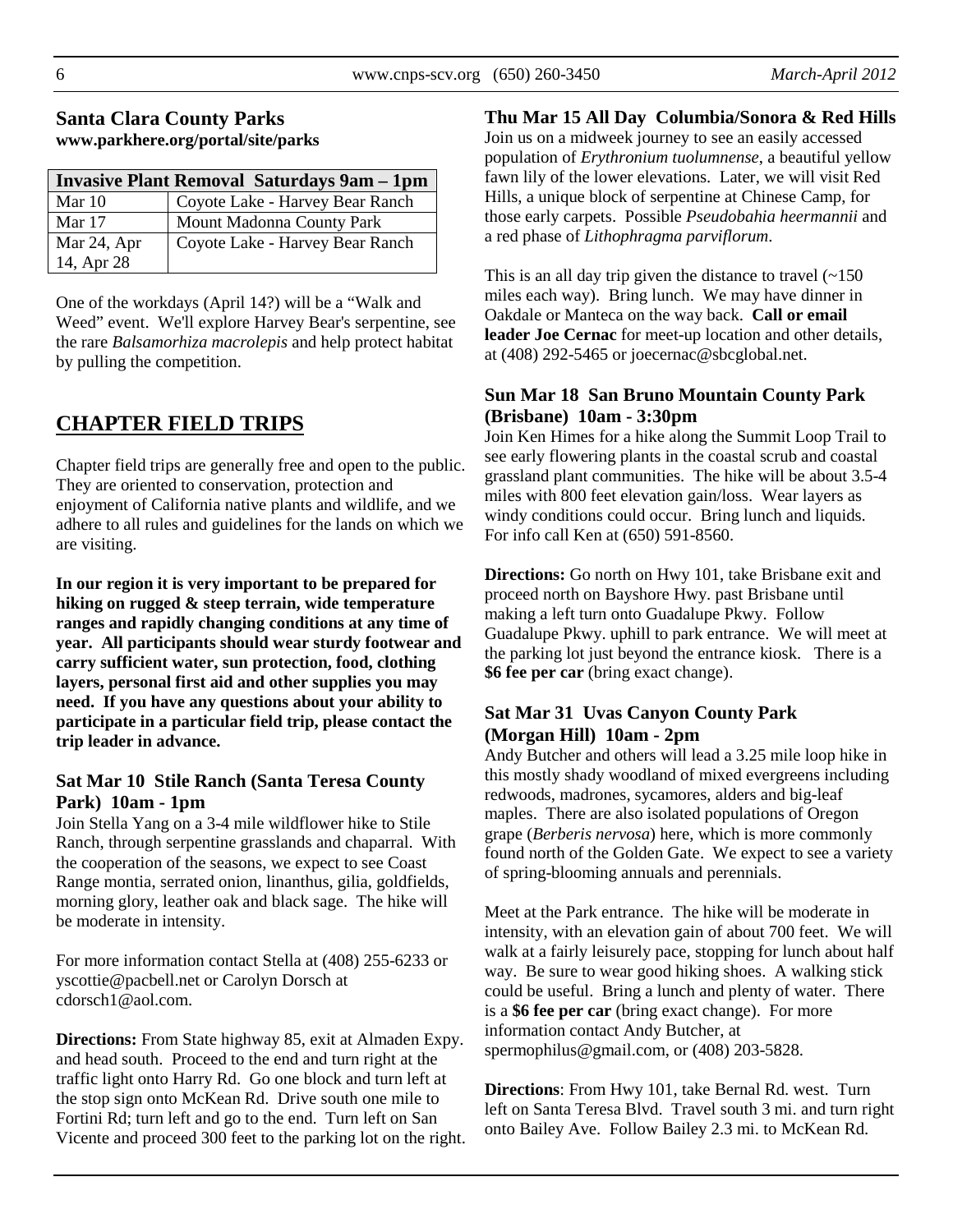Turn left onto McKean. (McKean becomes Uvas Rd. 2.2 miles south of Bailey). From Bailey travel 6 mi. south on McKean/Uvas Rd. and turn right onto Croy Rd. Continue 4.4 mi. on Croy, through Sveadal (a private resort), to reach the Park entrance.

#### **Sun Apr 8 Palassou Ridge OSP (Gilroy) 10am – 3pm**

Join us for an exploratory hike to Palassou Ridge Open Space Preserve in Santa Clara County. This preserve, which is owned and managed by the Santa Clara County Open Space Authority, covers several thousand acres in the Diablo foothills east of Gilroy, on the ridge between Henry Coe State Park and Harvey Bear/Coyote Ranch County Park. The preserve contains a variety of habitats, including oak woodlands, riparian corridors, chaparral, and wildflower meadows.

The hike may be moderately strenuous, and the trails are not well developed. Space will be limited, as the preserve is not open to the public. This hike is for **CNPS members only** — new or renewing memberships will be accepted at the meeting place. For more information or **to sign up**, contact Judy Fenerty at judy@fenerty.com, or (408) 655- 3493.

#### **Sat Apr 14 New Hagen Meadow (San Jose) 9am - 2pm**

Visit and help identify spring wildflowers at this newly acquired serpentine meadow and seep. Join Midpeninsula Regional Open Space District staff Cindy Roessler and Eric Stanton to explore this property off Hicks Road in the Sierra Azul Open Space Preserve with its Mt Hamilton thistle, most beautiful jewelflower, leather oak, native grasses and views of Mt. Umunhum.

We will hike 3 miles round trip on country roads and old trails with moderate elevation gain and some off-trail hiking once we reach the meadow. Access to the Mt. Hamilton thistle is down a steep slope, but there are plenty of serpentine wildflowers to enjoy without hiking to the seep. Eric grew up on the property and will share some of its rural history. Public hiking trails and access have not been developed for this new property yet so this **reservation-only** hike will provide a sneak preview of this resource. Bring lunch, sun protection and sturdy shoes.

**Directions:** We'll meet in San Jose at the Park-and-Ride lot at Hwy. 85 and Camden Ave. and then travel 6 mi. together to the locked pasture where we will park cars. Logistics do not allow participants to arrive late or leave early.

We are offering **priority** to Santa Clara Valley Chapter members for this trip. Space is limited to 20 people and carpooling (no host) is strongly recommended to the trailhead. **RSVP to Cindy** at croessler@openspace.org or (650) 691-1200 to reserve your place and for directions to the trailhead.

#### **Wed April 18 Picchetti Ranch Open Space Preserve (Cupertino) 10am - 3pm**

This neck of the Santa Cruz Mountains should give us a sight of the three spring reds: *Delphinium nudicaule*, wind poppy and red ribbons, along with other interesting bloomers. Bring lunch and liquids. For details visit: **www.openspace.org/preserves/pr\_picchetti.asp**.

**Directions**: From I-280, go south on Foothill Blvd., which changes name to Stevens Canyon Rd. as it continues up to the reservoir. Once past the dam, turn right on Montebello Rd. Picchetti Ranch will be your first left and we'll meet in the parking lot. For more info. contact **trip leader Joe Cernac** at (408) 292-5465 or joecernac@sbcglobal.net.

#### **Sat – Tues May 5 - 8 Carrizo Plain to Cuyama Valley (San Luis Obispo County)**

Join Ken Himes and Kenny Hickman in an exploration of the transition zones from California's Central Coast Range to the San Joaquin Desert, with botanical visits to the La Panza Range, Calientes, Sierra Madres, and Carrizo Plain. We'll sample multiple elevations, including the 5,000' Caliente Peak, and pay a visit to the 30,000 acre Chimineas Ranch, a limited-access preserve managed by the Dept. of Fish & Game, and home to 18 CNPS listed species.

Flora will be season-dependent, but we hope to see a broad variety of annuals & perennials, including several *Calochortus*, such as the 1B.3 *Calochortus simulans*, the tricky near-twin to *C. venustus*, that even the sharp-eyed David Douglas didn't spot.

We'll probably camp in 2-3 different places. The trip is limited to 20 people. **To reserve a spot**, or for more info, contact Kenny Hickman at ken@meer.net or Ken Himes at (650) 591-8560.

**DEADLINE FOR THE NEXT** *BLAZING STAR* 

**Saturday, April 7, 2012** 

**Email: mattsson@surfpix.net Phone: (408) 255-3767**